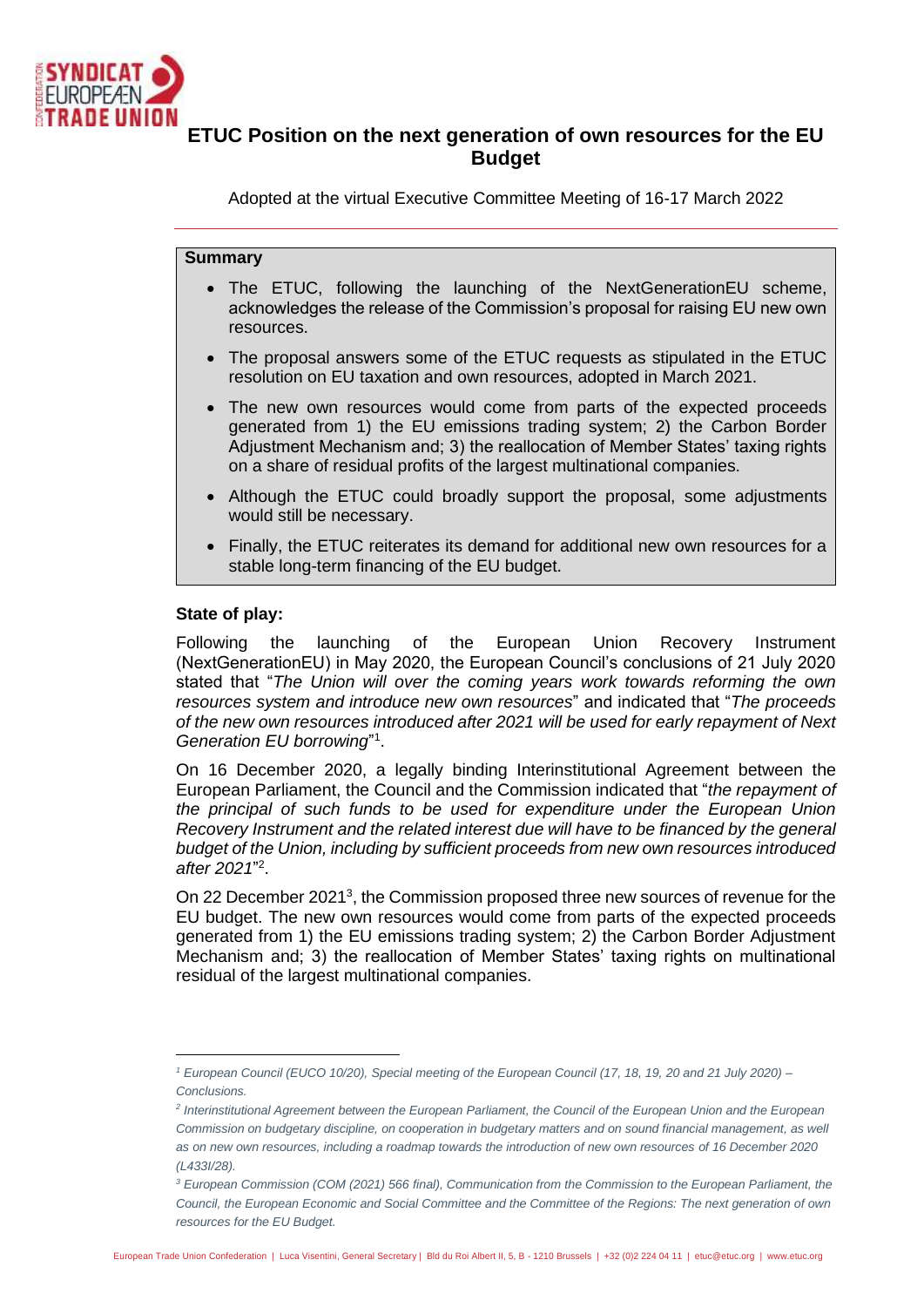#### **The new own resources**

The Commission indeed proposes that 25% of the revenues generated by EU emissions trading become an own resource for the EU budget. However, it also mentions that 25% of the expected revenues from the inclusion of buildings and road transport in the scope of EU emissions' trading should be devoted to a Social Climate Fund to protect vulnerable households from having additional financial burden. It also foresees a temporary solidarity adjustment mechanism, during the period of transition, to more sustainable economies and societies, to ensure a fair emissions trading-based own resource contribution from all Member States by applying an upper and lower boundary for the EU emissions trading own resource contribution with regard to the gross national income key to avoid that some Member States contribute disproportionally to the EU budget in comparison to the size of their economy.

Moreover, the Commission suggests 75% of the revenues generated by a carbon border adjustment mechanism to be integrated as own resources for the EU budget.

Finally, it is foreseen that an equivalent of 15% of the share of the residual profits of the largest and most profitable multinational enterprises that are reallocated to EU Member States become own resources for the EU budget. This follows the work of the OECD/G20 Inclusive framework on BEPS (Base Erosion and Profit Shifting). Indeed, Pillar 1 of the agreement provides for the re-allocation of a share of the residual profits of the largest and most profitable multinational enterprises to end market jurisdictions where goods or services are used or consumed. It should be noted that the Commission has not yet made any proposal for the implementation of Pillar 1 into EU law. The Commission, translating pillar 2 of the agreement, made a proposal for a Council Directive on ensuring a global minimum level of taxation for multinational groups in the Union. However, the revenues arising from the minimum tax will not feed into own resources.

# **ETUC comments**

### *On the Emission Trading System and the Social Climate Fund*

 $ETUC$  has expressed several concerns<sup>4</sup> about the idea to create an ETS covering road transport and buildings. If not addressed properly, all these effects combined could result in a lack of political acceptance of climate policies by EU citizens and in some sort of political backlash. The EU cannot take the risk of jeopardizing the unprecedented efforts of the European Green Deal. The Commission's proposal to create a new Social Climate Fund tries to address some of these concerns through several mechanisms. The ETUC acknowledges these proposals but they appear to be insufficient to fully address the worries expressed. Indeed, the creation of a Social Climate Fund to mitigate the effects of the second ETS only partially answers the concerns expressed by ETUC. In order to answer those concerns and to guarantee workers' support to the climate agenda, ETUC is of the idea that a Social Climate Fund is needed but opposes the proposal of a new ETS for road transport and building.

Moreover, the EU ETS is already today generating financial resources used to support innovation and investments in the climate and energy transition. At EU level, the Modernisation Fund and the innovation Fund are two key instruments of the EU climate policy that benefit from ETS revenues. At national level, around 78% of revenues in 2013-2019 were used for climate and energy related purposes, including to fight carbon leakage through state aids to compensate ETS indirect cost. The ETUC stresses that the role that ETS revenues play in financing the transition should not be undermined by the decision on future own resources. We need more resources and more certainty to tackle the transition to climate neutrality, not less.

*<sup>4</sup> ETUC's position on the creation of a second ETS on road transport and building and of a new Social Climate Fund, adopted at the Executive Committee meeting of 8-9 December 2021.*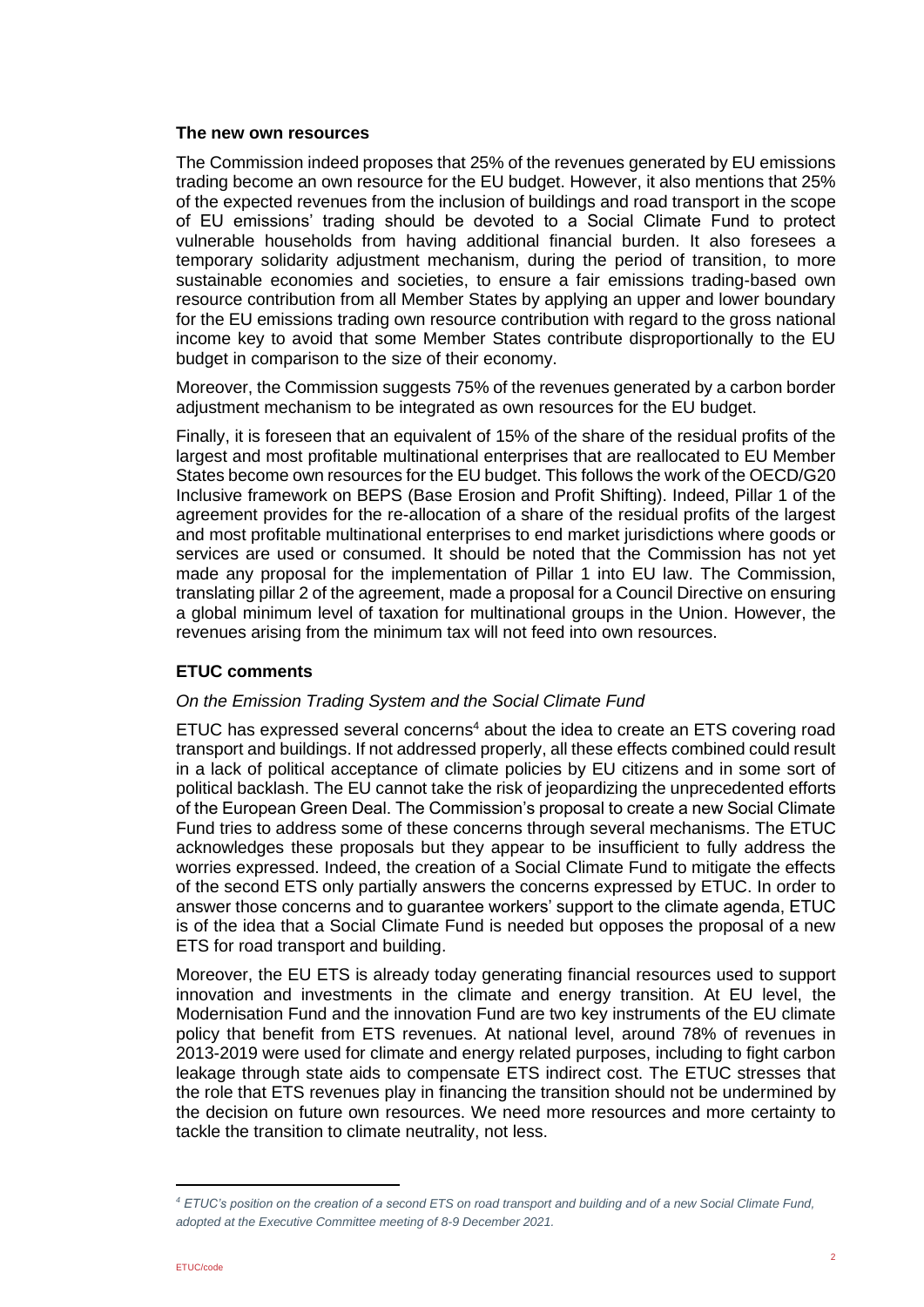### *On the Carbon Border Adjustment Mechanism*

As stated by the  $ETUC<sup>5</sup>$  an effectively designed CBAM should help to protect EU manufacturers and jobs from unfair international competition. The Commission should also demonstrate that the future CBAM will effectively contribute to climate action and be compatible with the Paris Agreement and the UN SDGs. Moreover, the measure should prioritise strategic sectors that are both carbon intensive and subject to intense international competition, without excluding other manufacturing sectors, while its scope should be regularly reviewed. From that perspective, the CBAM should provide solutions for exports as well as for sectors where the risk of carbon leakage comes mainly from indirect emissions (i.e. scope 2 emissions related to electricity production). It should be designed in a way that limits the risk of offshoring of manufacturing activities downstream the value chain (carbon leakage). A border adjustment must be implemented in such a way that the protective effect of the previous instruments is completely balanced over the time horizon of the next few years and does not lead to a "protection gap".

### *On multinational taxation*

Expected own resources out of Pillar 1 proposal should come from taxed reallocated profits to multinational companies. However, only a fraction of multinationals' profits will come under such taxation. Although a Directive should be implemented to ensure that multinational companies cannot be taxed under 15%, only 25% of residual profit, defined as profit in excess of 10% of revenue, will be reallocated to market jurisdictions. Moreover, the portion of profits reallocated will be assessed with respect to only where sales took place as a basis of profits reallocation, disregarding where the value is created.

The Commission's proposal $6$  both states that: 1) the new own resources should be "*equivalent to 15% of the share of the residual profits of the largest and most profitable multinational enterprises that are reallocated to EU Member States*" and; 2) that "*Member States would provide a national contribution to the EU budget based on the share of the taxable profits of multinational enterprises re-allocated to each Member State under Pillar One*". Our assessment leads us to think it implies that the effective tax rates applied by Member States to the re-allocated profits under Pillar 1 should be of at least 15% and that Member States that would decide to apply lower rates would have to compensate from their budget. It ensures multinationals entering Pillar 1 of the OECD/IF Agreement, which are the same as the ones falling under the establishment for a minimum corporate tax under Pillar 2 of the Agreement, should not be taxed under 15%. However, Member States could still raise revenue out of Pillar 1 for they own budget by applying a higher rate, in line with their national corporate tax rates, preventing the whole amount of revenues collected through Pillar 1 to be devoted to EU Budget own resources.

# **ETUC demands<sup>7</sup>**

### *The Emission Trading System, the Carbon Border Adjustment Mechanism and the Social Climate Fund*

The idea to create a Social Climate Fund as proposed by the Commission is welcomed and supported by ETUC. A new fund to support households in dealing with rising energy prices and in investing in energy efficient, and clean, housing and mobility solutions is indeed needed urgently. Along with adequate resources to secure a just transition of the

*<sup>5</sup> ETUC resolution on "Fit for 55" package, adopted at the virtual Executive Committee meeting of 22-23 March 2021.*

*<sup>6</sup> European Commission (COM (2021) 566 final), Communication from the Commission to the European Parliament, the Council, the European Economic and Social Committee and the Committee of the Regions: The next generation of own resources for the EU Budget.*

*<sup>7</sup> For additional details, please see ETUC resolution on EU taxation and own resources, adopted at the virtual Executive Committee Meeting of 22-23 March 2021.*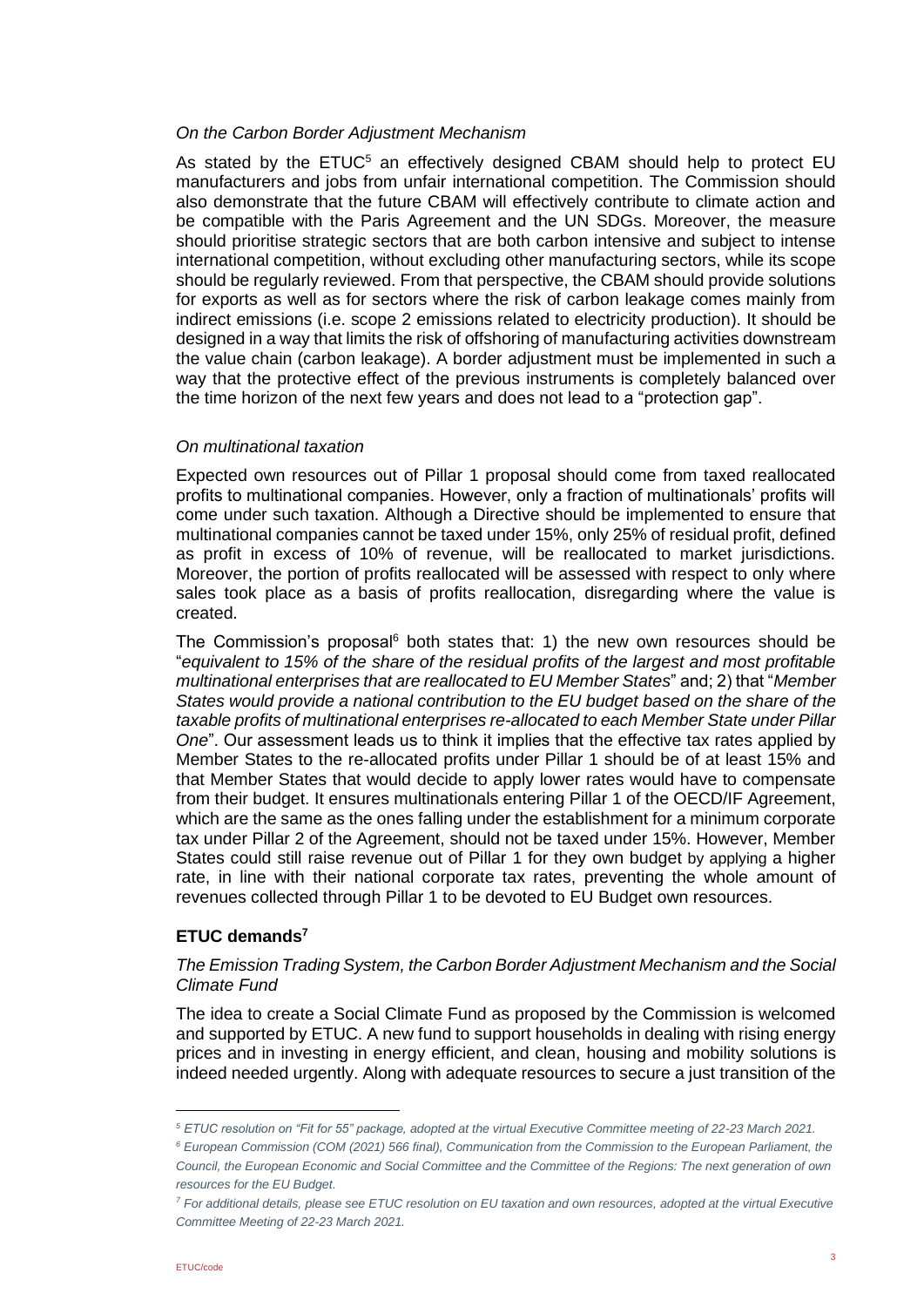workers in the construction and transport sectors. However, if new ETS are implemented the ETUC urges EU and national policy makers to dedicate 100% of the revenues generated by the second ETS – or an equivalent amount through more progressive sources of revenues – to compensate workers and their households, finance clean mobility and energy efficiency alternatives, and reduce energy poverty.

The new Social Climate Fund should also be used as a leverage to promote high quality employment and decent working conditions. Activities related to the world of work that will be financed by the fund should be subject to social conditionality. In other words, any funding of activities by the Social Climate Fund that requires hiring workers should be conditional to decent wages, decent working conditions (including health and safety aspects and direct employment contracts), proper trade union representation, social dialogue and the right to bargain collectively.

When it comes to revenues generated by the EU ETS or the future Carbon Border Adjustment Mechanism, ETUC strongly recommends using these revenues to increase further the Innovation Fund, the Modernisation Fund and the Just Transition Fund as this would help secure funding to manage the transition, especially in those regions and countries most affected by decarbonisation. The ETUC insists that these revenues should be earmarked to finance climate action (including measures to decarbonise sectors covered by the ETS) or used to counter potential negative social and economic consequences resulting from the decarbonisation process. Such revenues should not be used to feed the general EU budget or to reimburse debts coming from Next Generation EU, unless if strictly used to cover climate related expenditures. With soaring energy prices, ETUC also stresses that decision on new own resources that would impact the use of ETS auctioning revenues should not undermine the use of state aids to compensate ETS indirect cost. Moreover, it should explore ways to ensure that all regions and member states can provide similar support to their energy intensive industries. The use of future financial revenues generated by the CBAM must serve its key policy objectives.

### *Multinational taxation*

Having in mind the issue raised in the previous part, the ETUC expresses concerns regarding Member States taxing corporate profits at less or at 15%, who would have no incentive in agreeing on Pillar 1 of the OECD/IF Agreement, since it would not increase their domestic revenues (technical details still needs to be agreed for a multilateral convention expected in  $2022)^8$ . Such a state could be avoided by ensuring a minimum corporate tax rate of 25%. In this respect, Member States could afford to contribute to EU Budget's own resources to reach an equivalent of 15% of the share of the residual profits reallocated to EU Member States, while keeping a national interest in doing so. Another way out, although less attractive and detrimental to the EU, would be to target an amount of own resources out of the national budget for the EU Budget below 15% of the share of the residual profits reallocated to EU Member States. Finally, if an agreement cannot be found on Pillar 1, the ETUC still considers Digital Service Taxes an interim solution for taxing the digital economy, as long as a more global and coherent system is not established, both at EU and international level.

### *Taxes on excess profit*

The ETUC, especially following the pandemic and the rise in inflation, since some large companies tend to use periods of rising inflation to boost their profit margins<sup>9</sup>, and since

*<sup>8</sup> The hope is to have sufficient ratifications still in 2022, so that the reallocation of taxing rights can occur as from 2023. The multilateral convention would include a removal of and renouncement to digital service taxes and similar measures <sup>9</sup> D. Reuter & A. Kiersz (2021), "Corporations are using inflation as an excuse to raise prices and make fatter profits and it's making the problem worse", Insider.*